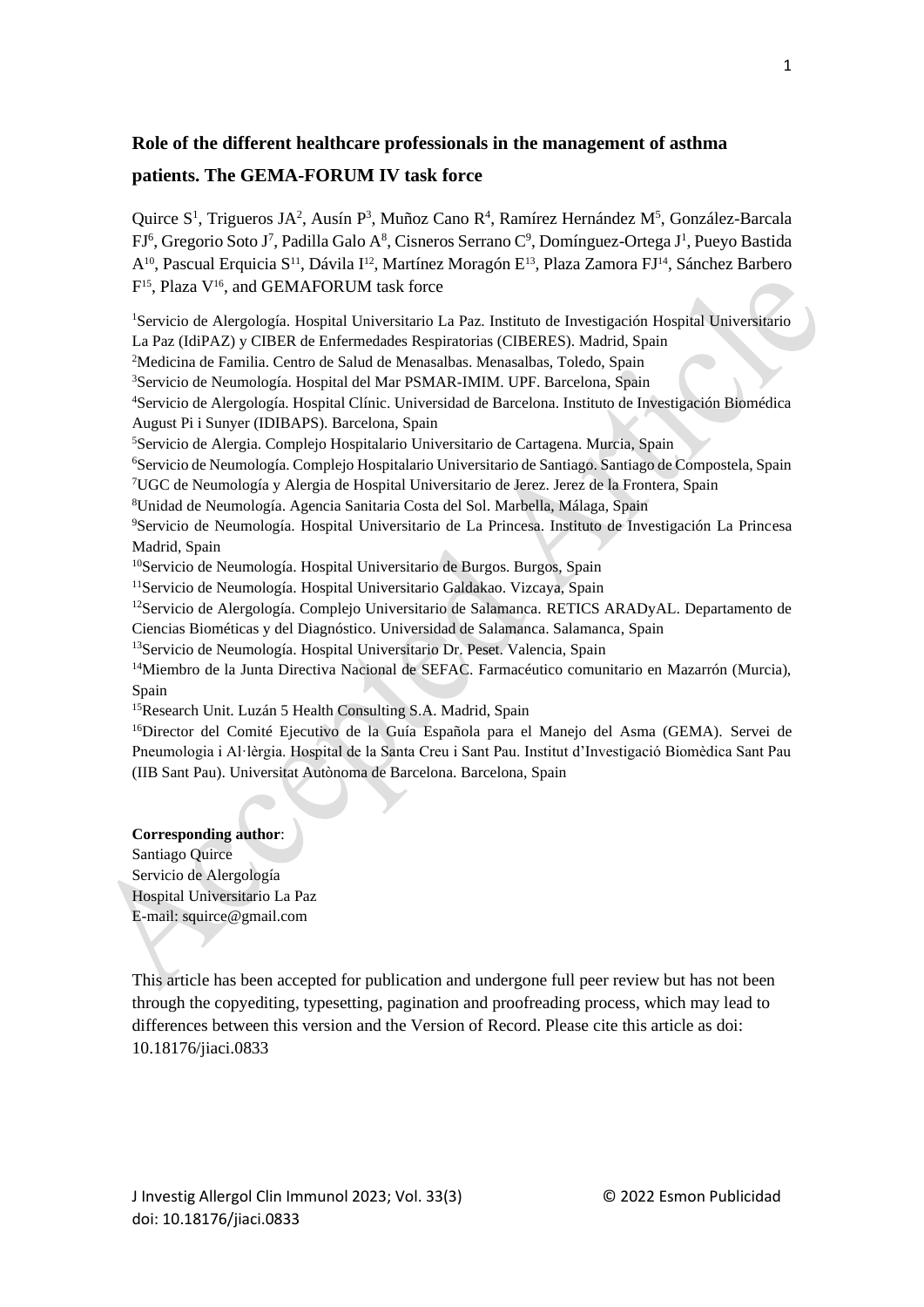**Key words**: Education. Knowledge. Spirometry. Technology. Telemedicine.

**Palabras clave**: Educación. Conocimiento. Espirometría. Tecnología. Telemedicina.

Although the prevalence of asthma has increased by 12.6% worldwide from 1990 to 2015, the age-standardized mortality rate has decreased by almost 59% over the same period [1]. This improvement is probably related to the therapeutic advances made in recent years. However, studies that evaluated the proportion of patients who were well controlled showed suboptimal results, with rates of good control of 13-28% [2-4]. In order to improve asthma management in the context of current standards for care, education and prevention programs have been developed. The education of asthma patients is an essential complement to the treatment, as it reduces the risk of exacerbations, increases their quality of life, and reduces healthcare costs [5, 6]. The goals of these programs are: to raise awareness that asthma is a severe chronic condition; ensure the recognition of the signs and symptoms of asthma for early diagnosis; ensure effective control of asthma; and enhance the quality of life for patients with asthma, reduce the burden of the disease, and decrease related deaths [7]. Several guidelines have been developed to accomplish these goals, including tools and materials to put these guidelines into practice [8, 9]. In addition, it is crucial to establish a relationship of trust between health professionals and the patient to ensure that education is effective. Physicians, nurses, and even community pharmacists play a critical role in this context. Educational interventions carried out in Primary Care reduce unscheduled visits and the inappropriate use of medications such as antibiotics [5]. Educational programs assisted by trained nursing staff prevent readmissions due to exacerbations [10]. Finally, community pharmacists, because of their accessibility to the patient, can identify poorly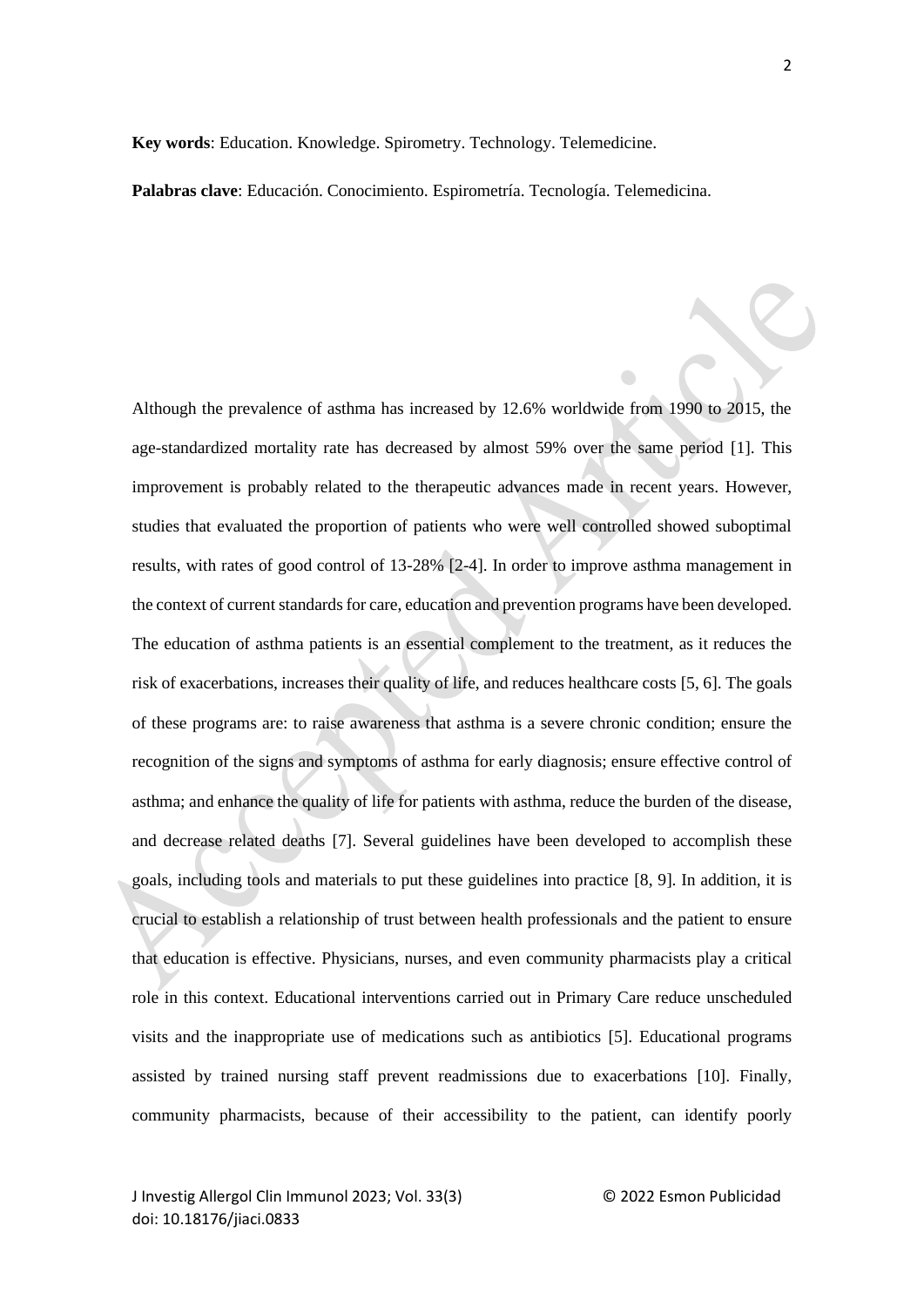controlled patients, especially those who abuse short-acting beta<sub>2</sub>-agonist or have low adherence to treatment [11-13].

The available evidence on the role of these healthcare professionals in the follow-up and control of patients with asthma is scarce and there is still debate about how specifically each of them contributes to this goal. For this reason, the GEMAFORUM task force proposed to debate and reach a consensus among a group of experts in asthma on this topic. The objective of the present study was to know the opinion of a wide number of experts about the contribution of physicians, nurses, and pharmacists would provide to improve control in patients with asthma.

After reviewing the most recent literature and 12 discussion sessions, a scientific committee of 3 coordinators and 12 experts in pulmonology, allergology, and Primary Care, proposed a questionnaire of 60 items grouped into three topics: future patient education programs, physicians' knowledge, nursing involvement, and role of pharmacists. Following the same Delphi methodology described in previous GEMA Forum reports [14, 15] and explained in the supplemental material, the items were sent to a panel of 116 experts (mainly pulmonologists and allergists) involved in the care of asthma patients throughout Spain to express their degree of agreement.

After two rounds, a consensus was reached on 50 items: 45 in agreement (75.0%) and 5 in disagreement (8.3%). The remaining 10 items (16.7%) did not show agreement or disagreement (supplementary material). Table 1 shows the items with the highest degree of consensus achieved by the experts after two rounds. The results of the 60 items are shown in the supplementary material.

There was consensus that the training of health professionals in the education of patients with asthma is deficient. This conclusion is relevant, since it was also agreed that this education has clinical relevance, even in patients with mild asthma. Therefore, it is suggested that the content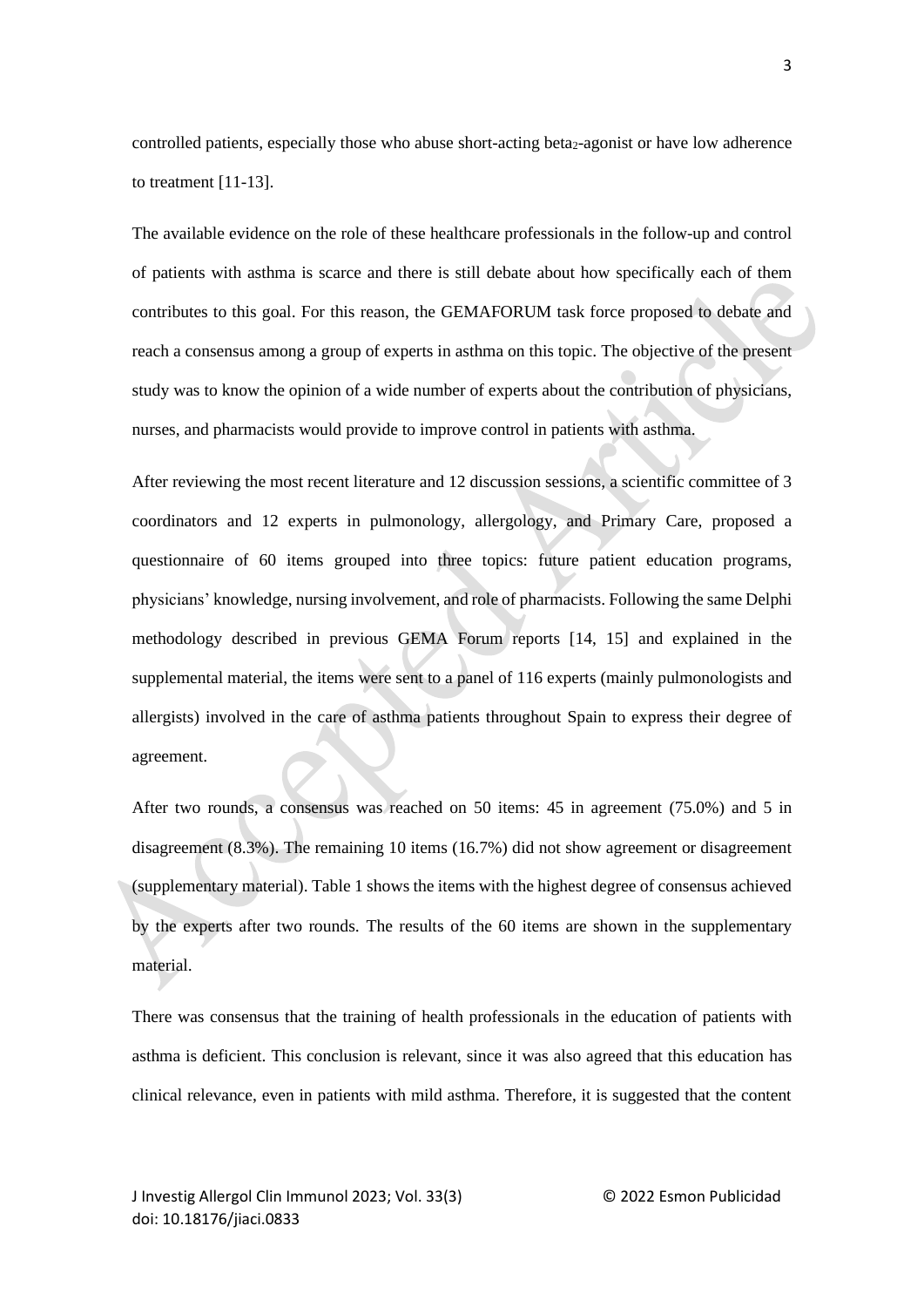of the guidelines on patient education should be reinforced. The effective implementation of these education programs would be achieved within a National Plan that would include asthma patients as chronic patients. New technologies are considered to play an essential role in patient education. Moreover, their implementation in asthma patient education is cost-effective. However, despite being highly customizable technologies, their application is limited by the possible lack of specific knowledge and skills in both patients and healthcare professionals. It is important to remember that new technologies are not a complete alternative to face-to-face education but a complement. Although their effectiveness has not been proven, panelists considered telemedicine does not offer the same educational capabilities as face-to-face education.

Regarding physicians' knowledge, panelists agreed that the contents of knowledge improvement programs should be adapted to each level of care and integrated into a National Strategic Plan for Asthma. Although knowledge of the techniques used in managing patients at different levels of care is specific, diagnosis and monitoring with the peak expiratory flow (PEF) was considered of interest at all levels of care, including emergency departments, not only in specialized care. However, panelists argued that its reliability depends on how it is used. Even so, it is contradictory that the reliability of the PEF is not entirely accepted, and at the same time, the measurements made by the patients themselves employing telemedicine are accepted. Spirometry is another procedure considered of interest among physicians, but it was agreed that both Primary Care physicians and nurses should be adequately trained. Likewise, both asthma control and therapeutic adherence questionnaires were considered very useful in the Primary Care setting.

There was no clear consensus on what type of patients nursing can perform clinical follow-up. However, most panelists argued that regardless of patient type, it should be a qualified asthma nurse under medical supervision. The panelists agreed that nursing tasks should not be limited only to educational tasks, which should be adapted according to the profile and characteristics of each patient and applied especially after an exacerbation. Other tasks include the administration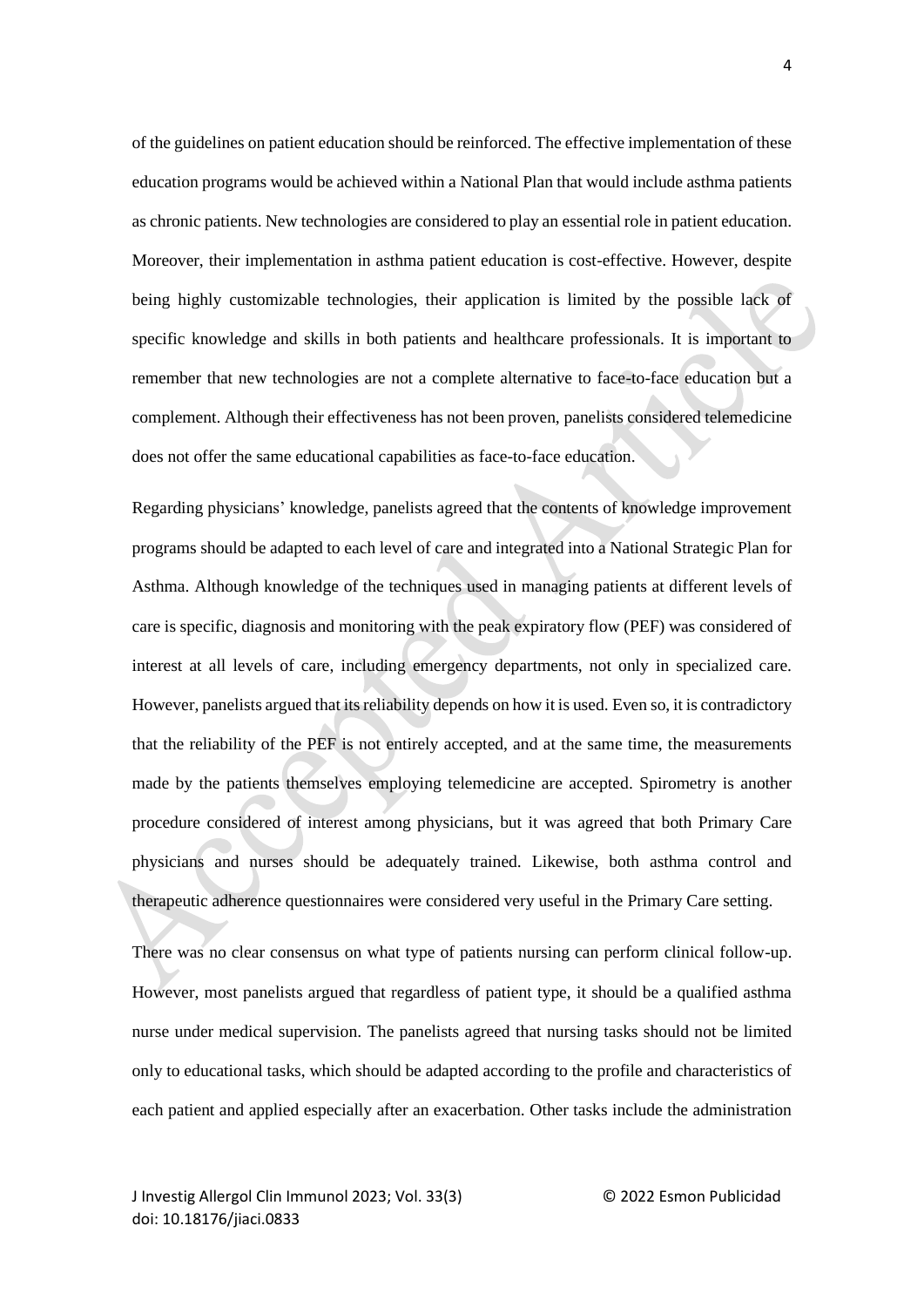of asthma control questionnaires and adherence follow-up. However, one of the most significant barriers to the success of asthma education is the lack of specialized nursing professionals.

There was broad consensus that the involvement of the community pharmacist in multidisciplinary teams caring for patients with asthma would improve health outcomes, especially concerning patient education, strengthen therapeutic adherence, and alert for medication misuse.

The high degree of consensus reached by the panel of experts shows the importance of the participation of different professional profiles in the follow-up of asthma patients to achieve optimal control of the disease. Their contribution is especially relevant in patient education. New technologies offer exciting opportunities in this regard, but they must be used in an individualized way according to the characteristics and knowledge of each patient, including the knowledge of healthcare professionals. In this context, Primary Care physicians and nurses, even community pharmacists, should reinforce their knowledge and skills in using procedures and questionnaires related to asthma control.

## **ACKNOWLEDGMENTS**

The authors wish to thank the Research Unit at Luzán 5 (Madrid) for the design and coordination assistance; and Fernando Sánchez Barbero PhD for the support on the preparation of this manuscript.

## **FUNDING**

Chiesi has sponsored this project without participating in any way in the design, data analysis or writing of this article.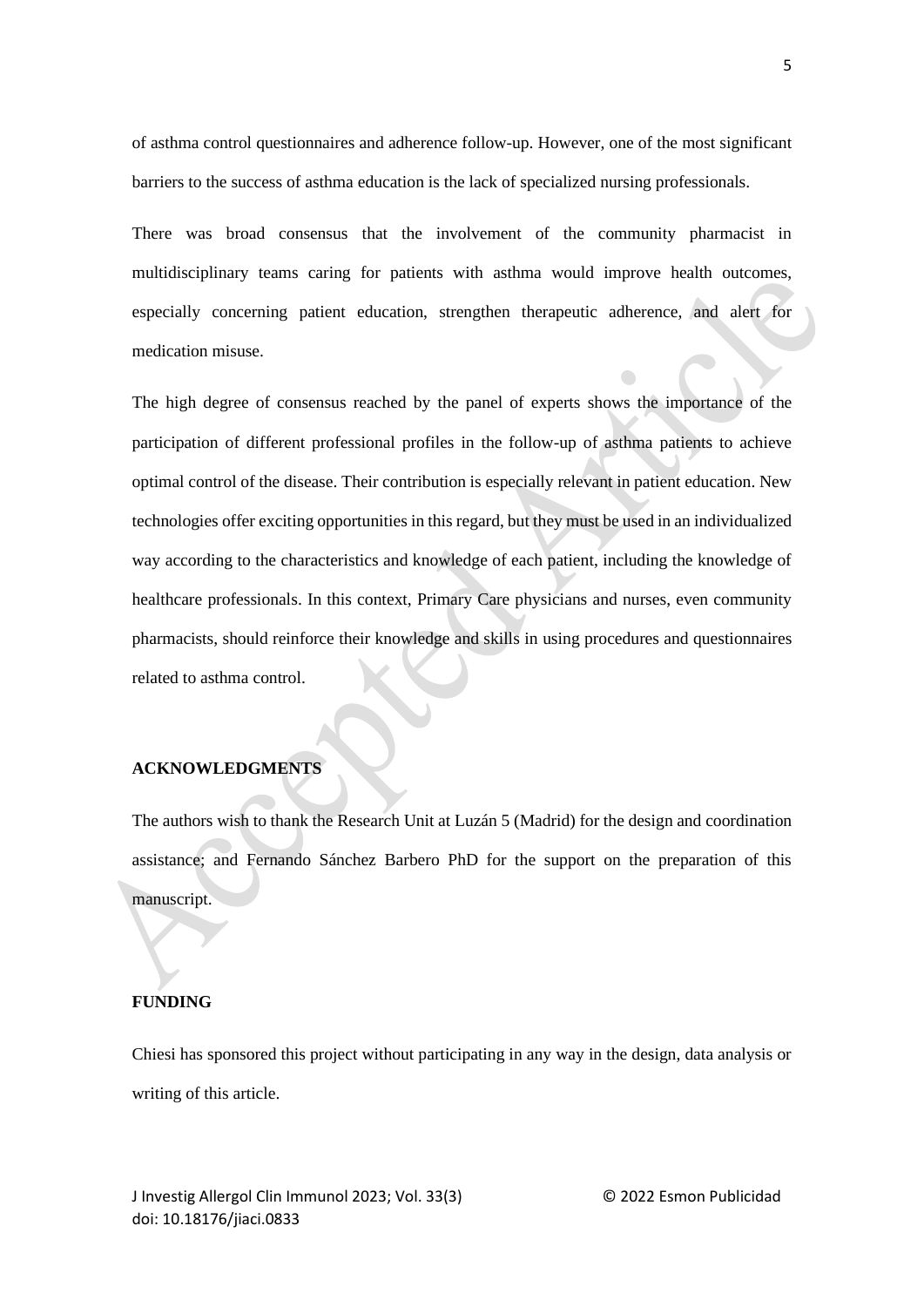#### **CONFLICTS OF INTERESTS**

Santiago Quirce has been on advisory boards for and has received speaker's honoraria from AstraZeneca, GlaxoSmithKline, MSD, Novartis, Chiesi, Mundipharma, ALK, and Sanofi.

Juan Antonio Trigueros in the last three years received honoraria for speaking at sponsored meetings from Chiesi, GSK, Novartis, AstraZeneca, Mundipharma, Boehringer Ingelheim, Menarini y Gebro Pharma

Pilar Ausín has been on advisory boards for and has received speaker's honoraria from AstraZeneca, GlaxoSmithKline, Menarini, and Sanofi.

Rosa Muñoz Cano has no conflict of interest.

Mercedes Ramírez Hernandez in the last three years has received financial assistance for the attendance at congresses, honoraria for participating as a moderator at meetings and has received speaker's honoraria from GlaxoSmithKline, Chiesi, TEVA, Menarini, and LETI.

Francisco-Javier González-Barcala in the last three years received honoraria for speaking at sponsored meetings, help assistance to meeting travel, act as a consultant or research projects from ALK, AstraZeneca, Bial, Chiesi, Gebro Pharma, GlaxoSmithKline, Menarini, Novartis, Rovi, Roxall, Sanofi, Stallergenes-Greer, and Teva.

José Gregorio Soto declares having received in the last three years fees for participating as a speaker in meetings sponsored by AstraZeneca, Boehringer, Sanofi, TEVA, and Novartis and as a consultant for Sanofi, AstraZeneca, GlaxoSmithKline, Chiesi, Novartis, TEVA, and Bial. He received financial support for attending conferences from TEVA, Boehringer, and Novartis and received grants for research projects from Novartis, GlaxoSmithKline, and Boehringer Ingelheim. He declares that he has not received, directly or indirectly, financing from the tobacco industry or its affiliates.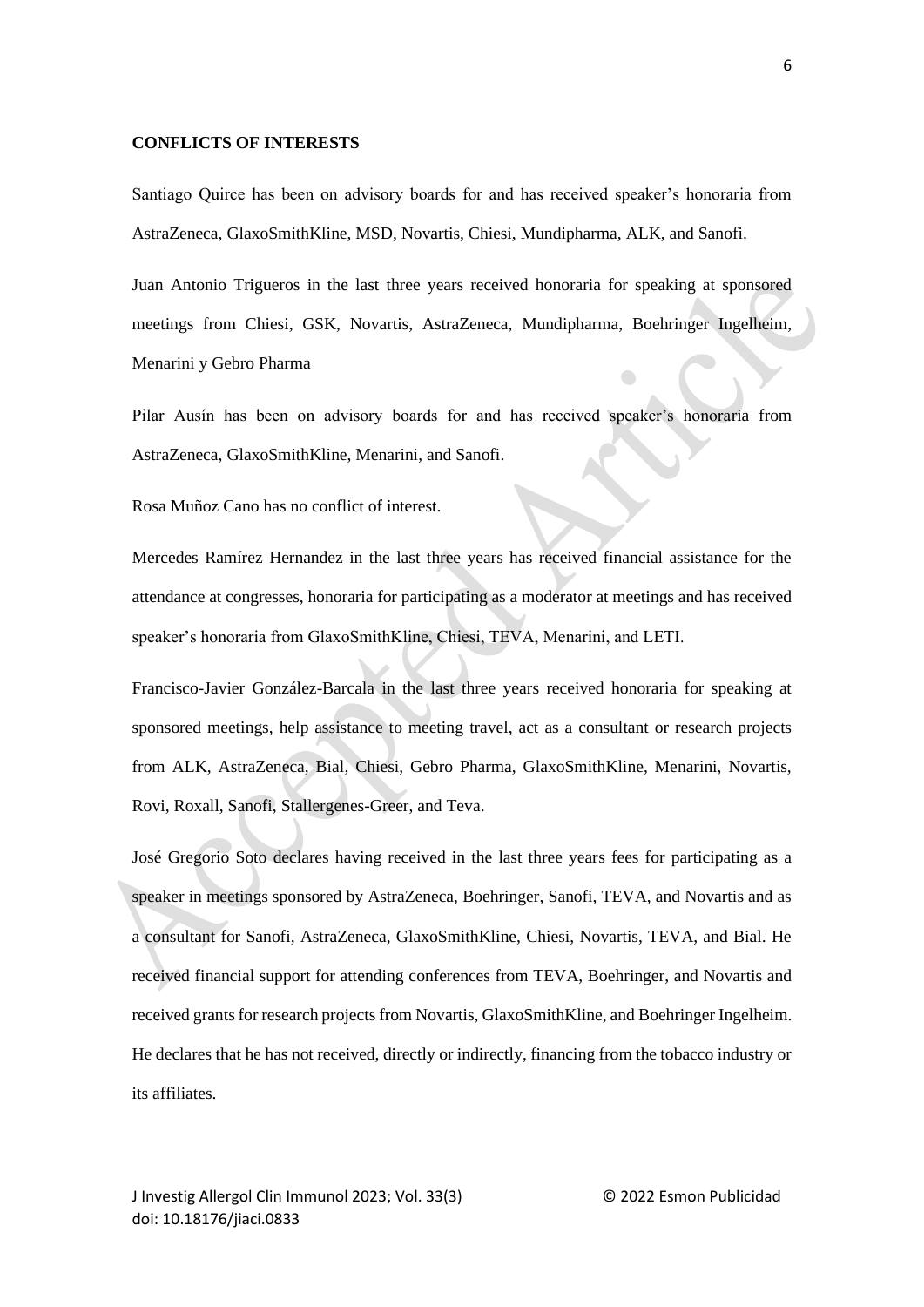Alicia Padilla Galo in the last three years has received fees for participating as a speaker in meetings sponsored by ALK-Abelló, Astrazeneca, GlaxoSmithKline, TEVA, Zambon, Boehringer Ingelheim, Chiesi, Mundipharma, and Novartis; received honoraria as a consultant for AstraZeneca, TEVA, Orion, and GlaxoSmithKline; and received financial assistance for the attendance at congresses by ALK-Abelló, Chiesi, Menarini, Zambon, and Novartis.

Carolina Cisneros Serrano in the last two years has received help assistance to attend congresses, and honoraria for participating as a speaker at meetings or to participate in advisory boards from AstraZeneca, GlaxoSmithKline, Novartis, Chiesi, Mundipharma, Menarini, Sanofi, and Pfizer.

Javier Domínguez-Ortega received fees in the past three years as a consultant and as a speaker at meetings sponsored by ALK-Abelló, AstraZeneca, Chiesi, GlaxoSmithKline, LETI, Novartis, Mundipharma, Stallergenes, and TEVA.

Ana Pueyo Bastida in the last three years has received help assistance to attend congresses and honoraria for participating as a speaker at meetings or to participate in advisory boards from AstraZeneca, GlaxoSmithKline, Novartis, Chiesi, Mundipharma, Menarini, Gebro, and TEVA.

Silvia Pascual Erquicia has received speaker's honoraria from AstraZeneca, GlaxoSmithKline, TEVA, and Sanofi.

Ignacio Dávila in the last three years has received payment for lectures, including service on speaker's bureaus from Allergy Therapeutics, AstraZeneca, Chiesi, Diater, GlaxoSmithKline, Leti, MSD, Novartis, Roche, and Sanofi; for a consultancy from Allergy Therapeutics, ALK-Abelló, AstraZeneca, GlaxoSmithKline, Immunotek, Merck, MSD, Novartis, Sanofi, and grants for Thermofisher Diagnostics.

Eva Martínez Moragón has received grant/research support from AstraZeneca and GlaxoSmithKline; Speaker's bureaus from Novartis, TEVA, Chiesi, Sanofi, AstraZeneca,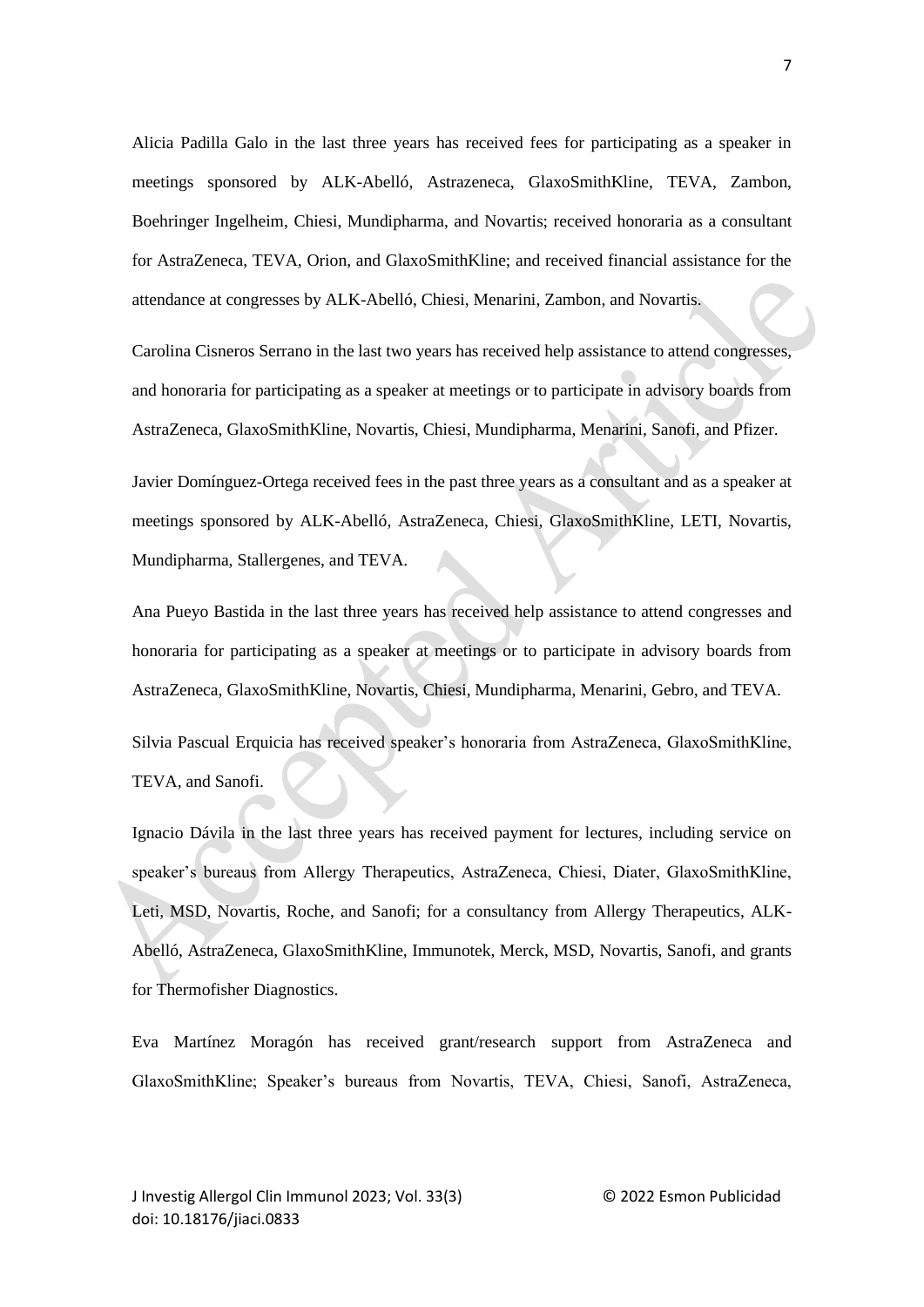GlaxoSmithKline, Gillead, Pzifer, ALK; Consultant from Novartis, TEVA, Boehringer-Ingelheim, Chiesi, BIAL, Mundipharma, AstraZeneca, GlaxoSmithKline, ALK, and Sanofi.

Francisco Javier Plaza Zamora has received payment for lectures about inhaled therapy from AstraZeneca, Boehringer Ingelheim, Chiesi, Mundipharma, and Teva.

Fernando Sánchez Barbero has no conflict of interest.

Vicente Plaza in the last three years received honoraria for speaking at sponsored meetings from AstraZeneca, Chiesi, GSK, and Novartis; received help assistance to meeting travel from Chiesi and Novartis; act as a consultant for ALK, AstraZeneca, Boehringer Ingelheim, Mundipharma, and Sanofi; and received funding/grant support for research projects from a variety of Government agencies and not-for-profit foundations, as well as AstraZeneca, Chiesi, and Menarini.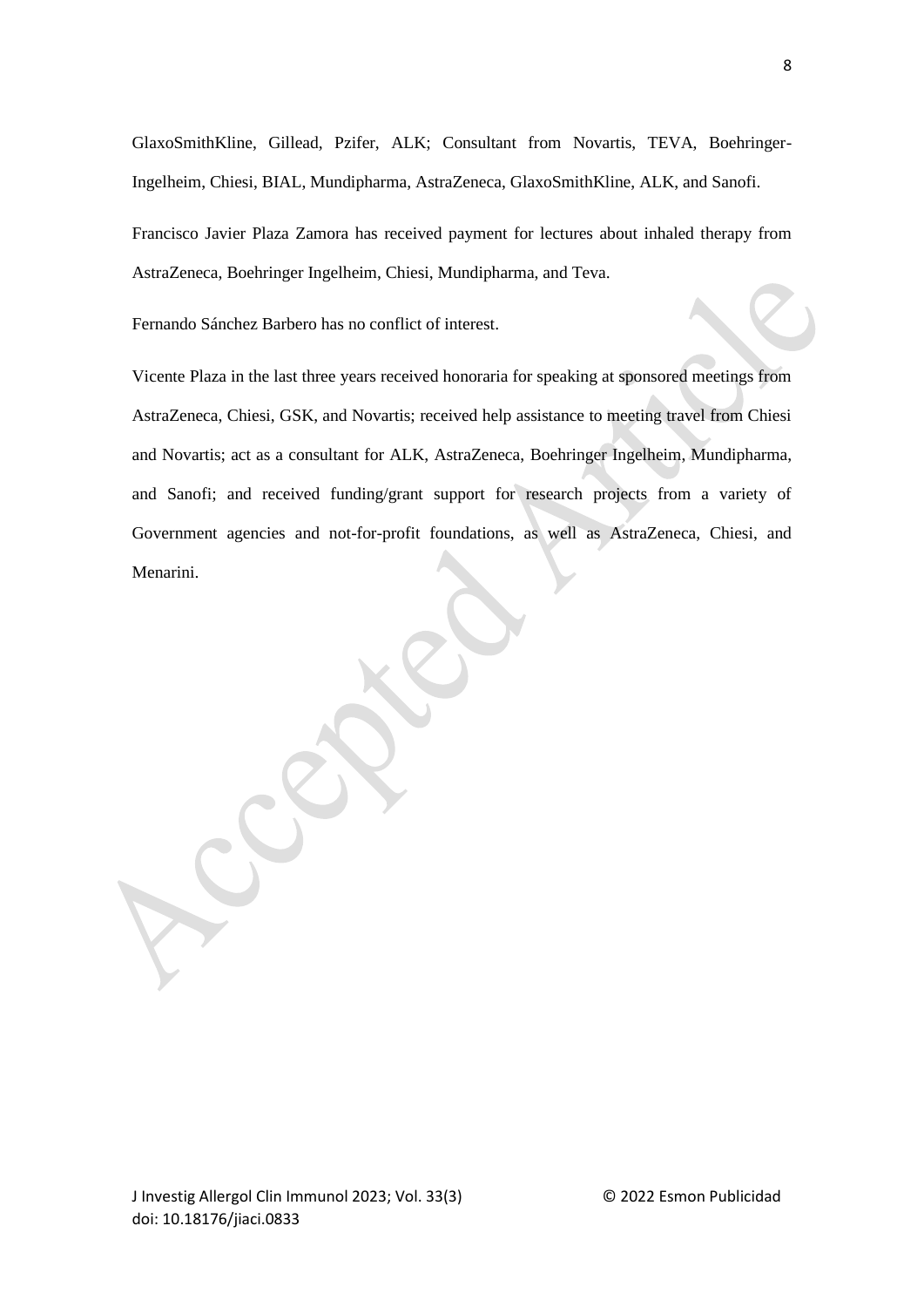## **REFERENCES**

- 1. GBD Chronic Respiratory Disease Collaborators. Global, regional, and national deaths, prevalence, disability-adjusted life years, and years lived with disability for chronic obstructive pulmonary disease and asthma, 1990-2015: a systematic analysis for the Global Burden of Disease Study 2015. Lancet Respir Med. 2017;5:691-706.
- 2. Partridge MR, van der Molen T, Myrseth SE, Busse WW. Attitudes and actions of asthma patients on regular maintenance therapy: the INSPIRE study. BMC Pulm Med. 2006;6:13.
- 3. Price D, Fletcher M, van der Molen T. Asthma control and management in 8,000 European patients: the REcognise Asthma and LInk to Symptoms and Experience (REALISE) survey. NPJ Prim Care Respir Med. 2014;24:14009.
- 4. Olaguibel JM, Quirce S, Julia B, Fernández C, Fortuna AM, Molina J, et al. Measurement of asthma control according to Global Initiative for Asthma guidelines: a comparison with the Asthma Control Questionnaire. Respir Res. 2012;13:50.
- 5. Boulet LP, Boulay ME, Gauthier G, Battisti L, Chabot V, Beauchesne MF, et al. Benefits of an asthma education program provided at primary care sites on asthma outcomes. Respir Med. 2015;109:991-1000.
- 6. Mishra R, Kashif M, Venkatram S, George T, Luo K, Díaz-Fuentes G. Role of adult asthma education in improving asthma control and reducing emergency room utilization and hospital admissions in an inner city hospital. Can Respir J. 2017;2017:5681962.
- 7. National Heart, Lung, and Blood Institute. National Asthma Education and Prevention Program (NAEPP) [cited 2022 March 14]. Available from: [https://www.nhlbi.nih.gov/science/national-asthma-education-and-prevention-program](https://www.nhlbi.nih.gov/science/national-asthma-education-and-prevention-program-naepp)[naepp.](https://www.nhlbi.nih.gov/science/national-asthma-education-and-prevention-program-naepp)
- 8. Guía Española para el Manejo del Asma (GEMA) v5.1 [cited 2022 March 14]. Available from: [https://www.gemasma.com/.](https://www.gemasma.com/)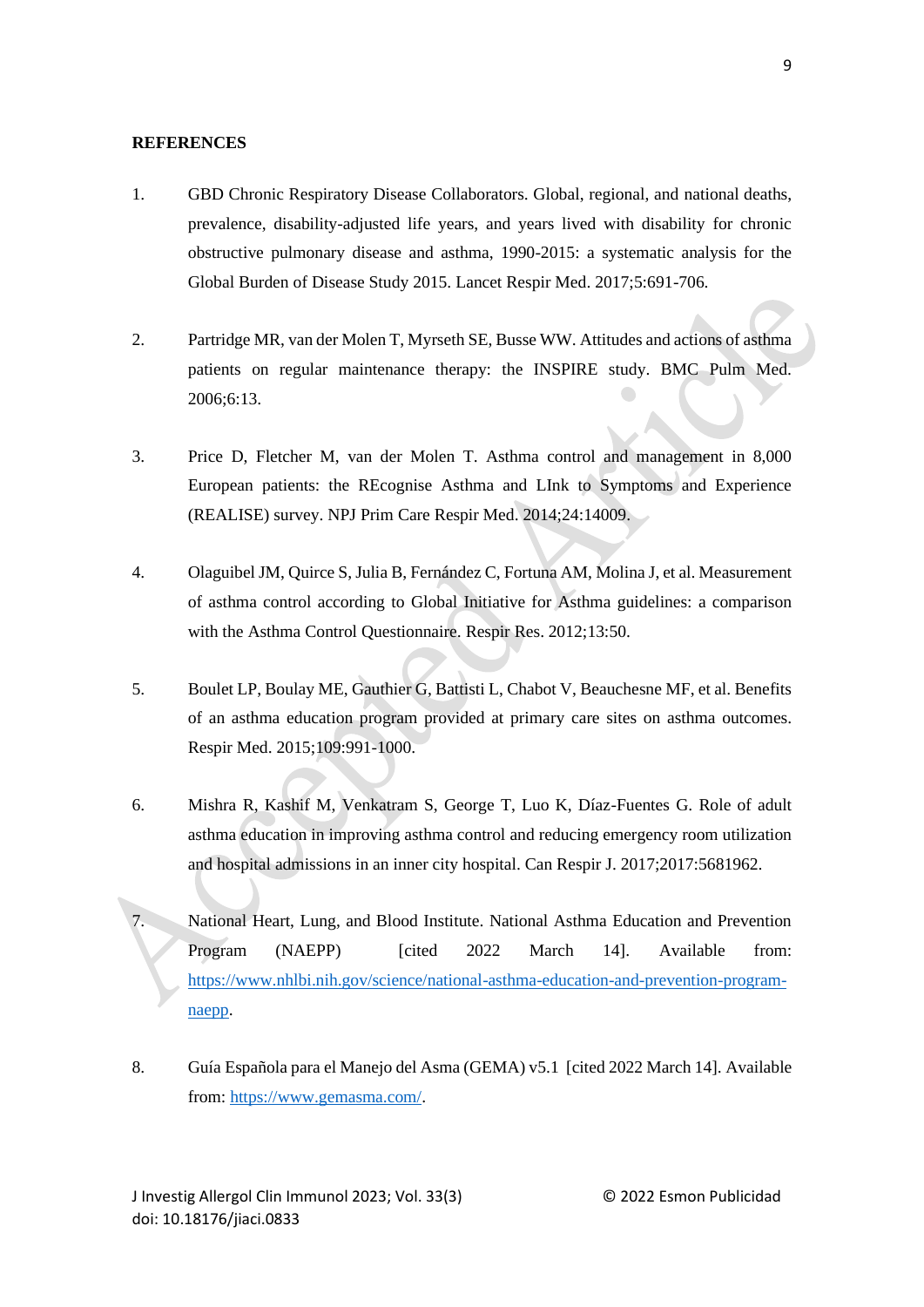- 10. Hall KK, Petsky HL, Chang AB, O'Grady KF. Caseworker-assigned discharge plans to prevent hospital readmission for acute exacerbations in children with chronic respiratory illness. Cochrane Database Syst Rev. 2018;11:CD012315.
- 11. van Boven JF, Hiddink EG, Stuurman-Bieze AG, Schuiling-Veninga CC, Postma MJ, Vegter S. The pharmacists' potential to provide targets for interventions to optimize pharmacotherapy in patients with asthma. Int J Clin Pharm. 2013;35:1075-82.
- 12. Wong LY, Chua SS, Husin AR, Arshad H. A pharmacy management service for adults with asthma: a cluster randomised controlled trial. Fam Pract. 2017;34:564-73.
- 13. Dokbua S, Dilokthornsakul P, Chaiyakunapruk N, Saini B, Krass I, Dhippayom T. Effects of an asthma self-management support service provided by community pharmacists: A systematic review and meta-analysis. J Manag Care Spec Pharm. 2018;24:1184-96.
- 14. Trigueros JA, Plaza V, Domínguez-Ortega J, Serrano J, Cisneros C, Padilla A, et al. Asthma, comorbidities, and aggravating circumstances: The GEMA-FORUM II Task Force. J Investig Allergol Clin Immunol. 2020;30:140-3.
- 15. Plaza V, Trigueros JA, Cisneros C, Domínguez-Ortega J, Cimbollek S, Fernández S, et al. The importance of small airway dysfunction in asthma. The GEMA-FORUM III Task Force. J Investig Allergol Clin Immunol. 2021;31:433-6.